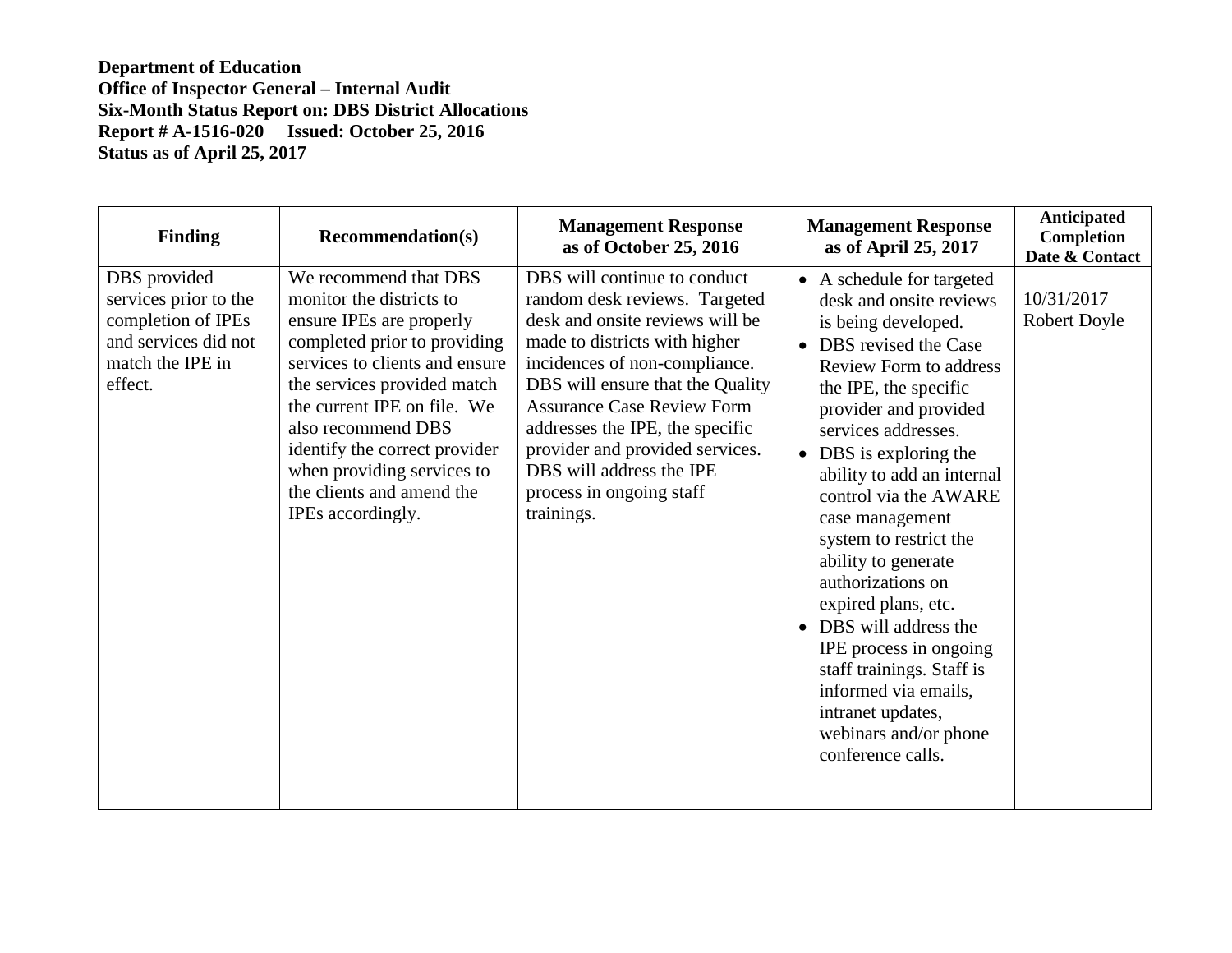| <b>Finding</b>                                                     | <b>Recommendation(s)</b>                                                                                                                                                                                                                    | <b>Management Response</b><br>as of October 25, 2016                                                                                                                                                                                                                                                                                                                                                                                                                                  | <b>Management Response</b><br>as of April 25, 2017                                                                                                                                                                                                                                                                                                                                                                                                                                                                                                            | Anticipated<br>Completion<br>Date & Contact |
|--------------------------------------------------------------------|---------------------------------------------------------------------------------------------------------------------------------------------------------------------------------------------------------------------------------------------|---------------------------------------------------------------------------------------------------------------------------------------------------------------------------------------------------------------------------------------------------------------------------------------------------------------------------------------------------------------------------------------------------------------------------------------------------------------------------------------|---------------------------------------------------------------------------------------------------------------------------------------------------------------------------------------------------------------------------------------------------------------------------------------------------------------------------------------------------------------------------------------------------------------------------------------------------------------------------------------------------------------------------------------------------------------|---------------------------------------------|
| Invoices and<br>authorizations were<br>not appropriately<br>signed | We recommend DBS ensure<br>all invoices and<br>authorizations are properly<br>signed in accordance with<br>the VR and CP manual. We<br>also recommend DBS ensure<br>all districts are trained and<br>aware of the approval<br>requirements. | DBS will continue to conduct<br>random desk reviews. Targeted<br>desk and onsite reviews will be<br>made to districts with higher<br>incidences of non-compliance.<br>DBS will ensure that the Quality<br><b>Assurance Case Review Form</b><br>addresses the invoice and<br>authorization approval process<br>(required signature in designated<br>area on the invoice and<br>authorization). DBS will address<br>the invoice and authorization<br>process in ongoing staff training. | • A schedule for targeted<br>desk and onsite reviews<br>is being developed.<br>• DBS revised the Case<br><b>Review Form to address</b><br>the invoice and approval<br>process.<br>• DBS will revise the VR<br>and CP manuals to<br>include an internal<br>control for delegations<br>of authority in order to<br>ensure services are<br>provided timely.<br>• DBS will address the<br>invoice and<br>authorization process in<br>ongoing staff trainings.<br>Staff is informed via<br>emails, intranet updates,<br>webinars and/or phone<br>conference calls. | 10/31/2017<br><b>Robert Doyle</b>           |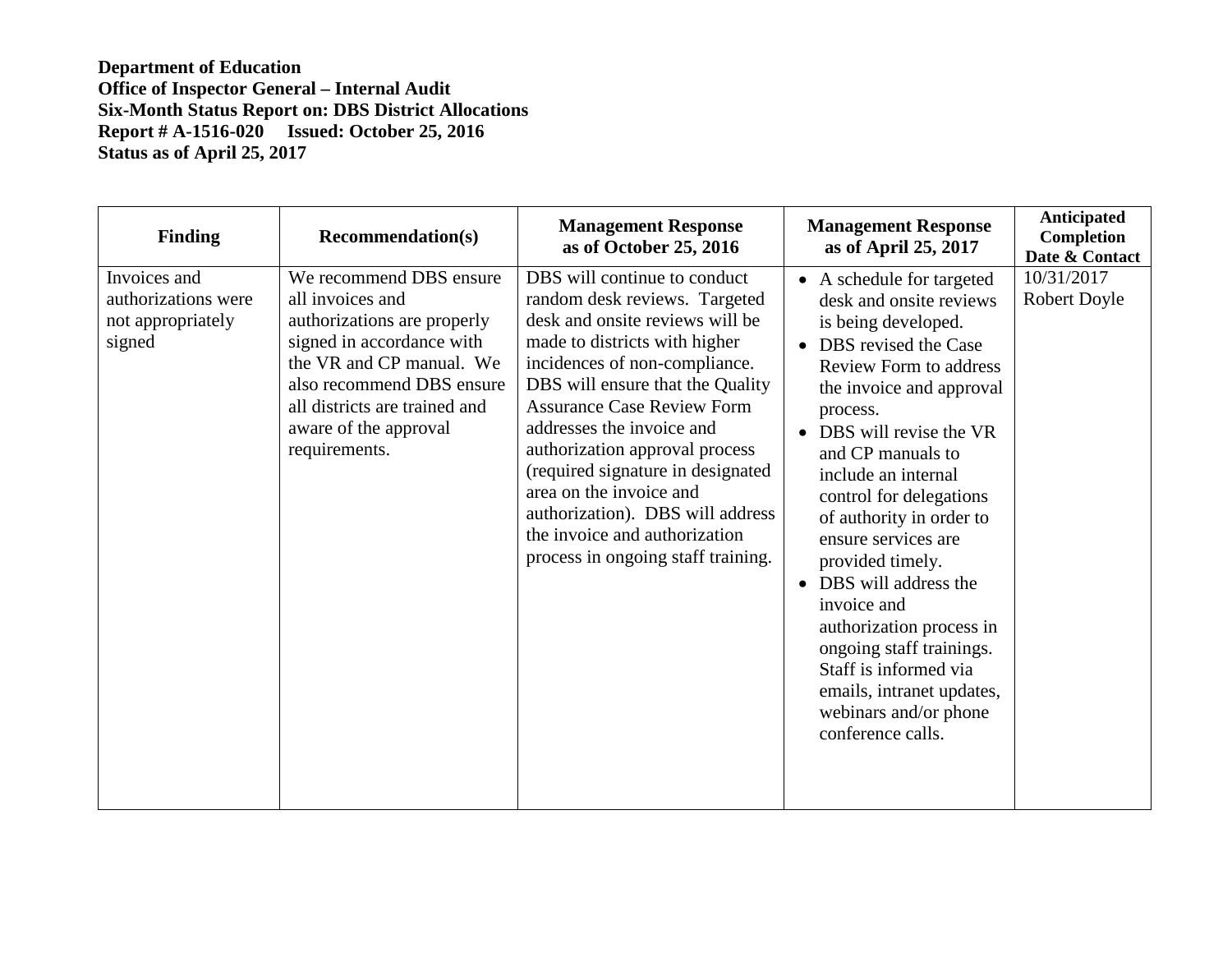| Finding                                                                                            | <b>Recommendation(s)</b>                                                                                                                                                                                                                         | <b>Management Response</b><br>as of October 25, 2016                                                                                                                                                                                                                                                                                                                                                                                                                                                                                                                                            | <b>Management Response</b><br>as of April 25, 2017                                                                                                                                                                                                                                                                                                                                                                                                                                                                                                                                                                            | Anticipated<br>Completion<br>Date & Contact |
|----------------------------------------------------------------------------------------------------|--------------------------------------------------------------------------------------------------------------------------------------------------------------------------------------------------------------------------------------------------|-------------------------------------------------------------------------------------------------------------------------------------------------------------------------------------------------------------------------------------------------------------------------------------------------------------------------------------------------------------------------------------------------------------------------------------------------------------------------------------------------------------------------------------------------------------------------------------------------|-------------------------------------------------------------------------------------------------------------------------------------------------------------------------------------------------------------------------------------------------------------------------------------------------------------------------------------------------------------------------------------------------------------------------------------------------------------------------------------------------------------------------------------------------------------------------------------------------------------------------------|---------------------------------------------|
| Maintenance requests<br>did not include the<br>required needs<br>assessments and<br>request forms. | We recommend DBS ensure<br>all required maintenance<br>forms and needs assessments<br>are completed in accordance<br>with the CFR and VR<br>manual. We also<br>recommend DBS reiterate<br>the needs assessment<br>requirements to the districts. | DBS will continue to conduct<br>random desk reviews. Targeted<br>desk and onsite reviews will be<br>made to districts with higher<br>incidences of non-compliance.<br>DBS will revise the Case Review<br>Form to reflect monitoring as it<br>applies to maintenance requests.<br>DBS will ensure that the needs<br>assessments are applied to the<br>appropriate maintenance<br>services. In addition, DBS<br>Client Services will work to<br>clarify related policies and<br>procedures. DBS will address<br>the maintenance request/needs<br>assessment process in ongoing<br>staff training. | • A schedule for targeted<br>desk and onsite reviews<br>is being developed.<br>• DBS revised the Case<br>Review Form to reflect<br>monitoring as it applies<br>to maintenance requests.<br>• DBS will ensure that the<br>needs assessments are<br>applied to the<br>appropriate maintenance<br>services, and<br>documentation is<br>scanned into AWARE.<br>In addition, DBS Client<br>Services will work to<br>clarify related policies<br>and procedures.<br>DBS will address the<br>maintenance<br>request/needs<br>assessment process in<br>ongoing staff trainings.<br>Staff is informed via<br>emails, intranet updates, | 10/31/2017<br>Robert Doyle                  |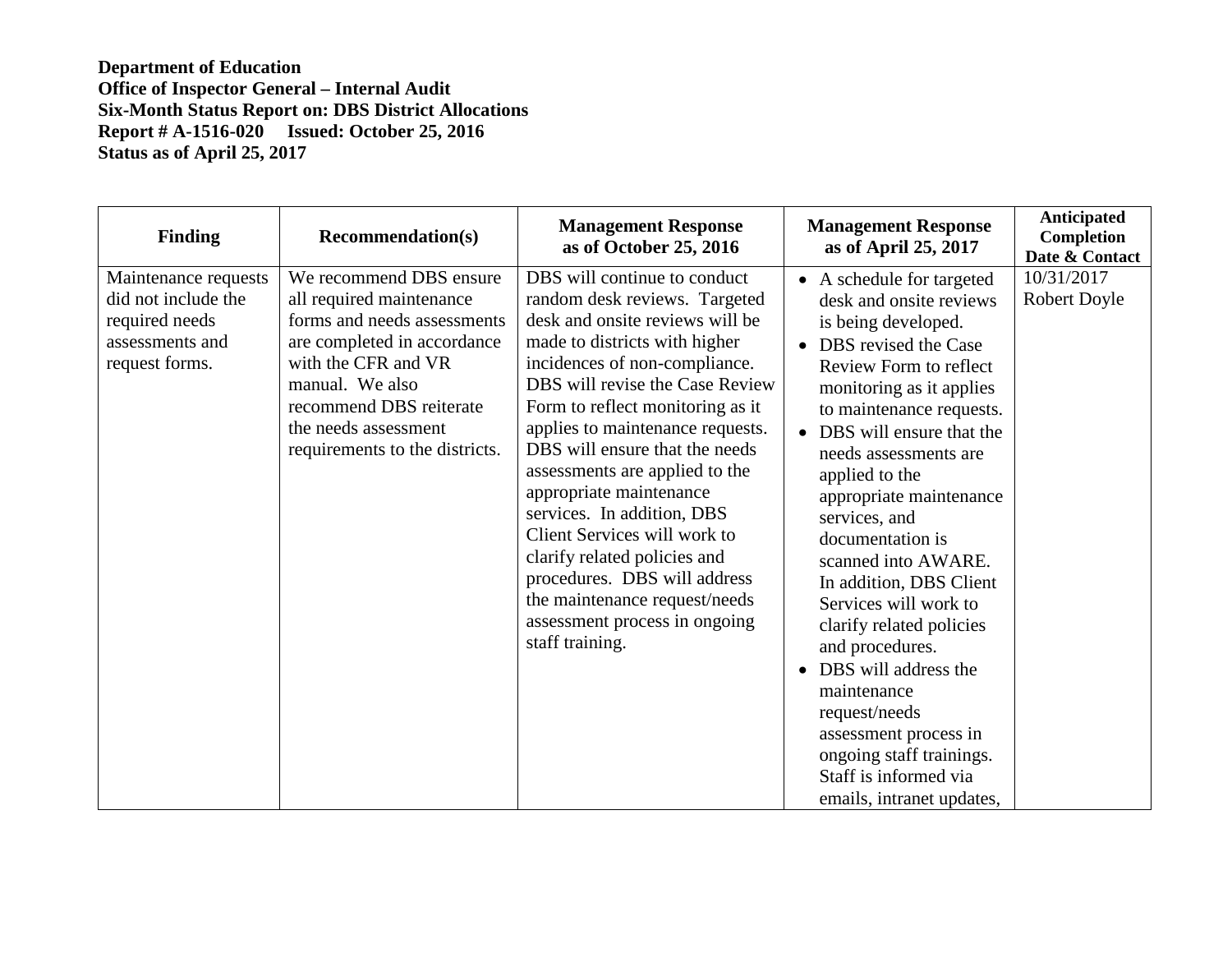| <b>Finding</b>                                                                                                      | <b>Recommendation(s)</b>                                                                                                                                                                                                   | <b>Management Response</b><br>as of October 25, 2016                                                                                                                                                                                                                                                                                                                                                                                                                                                                                                                                                                                                                                                                                 | <b>Management Response</b><br>as of April 25, 2017                                                                                                                                                                                                                                                                                                                                                                                                                                                                                    | Anticipated<br>Completion<br>Date & Contact |
|---------------------------------------------------------------------------------------------------------------------|----------------------------------------------------------------------------------------------------------------------------------------------------------------------------------------------------------------------------|--------------------------------------------------------------------------------------------------------------------------------------------------------------------------------------------------------------------------------------------------------------------------------------------------------------------------------------------------------------------------------------------------------------------------------------------------------------------------------------------------------------------------------------------------------------------------------------------------------------------------------------------------------------------------------------------------------------------------------------|---------------------------------------------------------------------------------------------------------------------------------------------------------------------------------------------------------------------------------------------------------------------------------------------------------------------------------------------------------------------------------------------------------------------------------------------------------------------------------------------------------------------------------------|---------------------------------------------|
|                                                                                                                     |                                                                                                                                                                                                                            |                                                                                                                                                                                                                                                                                                                                                                                                                                                                                                                                                                                                                                                                                                                                      | webinars and/or phone<br>conference calls.                                                                                                                                                                                                                                                                                                                                                                                                                                                                                            |                                             |
| Maintenance<br>payments were used<br>for unallowable<br>services and were<br>paid to clients instead<br>of vendors. | We recommend that the<br>department strengthen their<br>controls and monitoring of<br>maintenance payments to<br>ensure payments are only<br>made for allowable services<br>and paid directly to vendors<br>when possible. | DBS will reinforce the need to<br>directly pay vendors for client<br>maintenance payments when<br>possible. DBS will develop a<br>form to ensure supervisory<br>review and approval of<br>maintenance paid to clients, and<br>will develop a quarterly<br>summary report for management<br>review of such payments. DBS<br>Client Services will require staff<br>to submit justification in<br>AWARE when directly paying<br>clients for purchases outside of<br>MyFloridaMarketPlace. DBS<br>will ensure that the Quality<br><b>Assurance Case Review form</b><br>addresses allowable services<br>paid directly to vendors. DBS<br>will address the maintenance<br>request/allowable services<br>process in ongoing staff training. | • DBS will reinforce the<br>need to directly pay<br>vendors for client<br>maintenance payments<br>when possible<br>• DBS revised the<br>"Maintenance<br><b>Authorization Procedure</b><br>Checklist" to ensure<br>supervisory review and<br>approval of client<br>maintenance payments.<br>DBS staff will be<br>required to submit<br>justification in AWARE<br>(case note) when paying<br>clients for purchases<br>outside of<br>MyFloridaMarketPlace.<br>• The Case Review Form<br>addresses allowable<br>services paid directly to | 10/31/2017<br><b>Robert Doyle</b>           |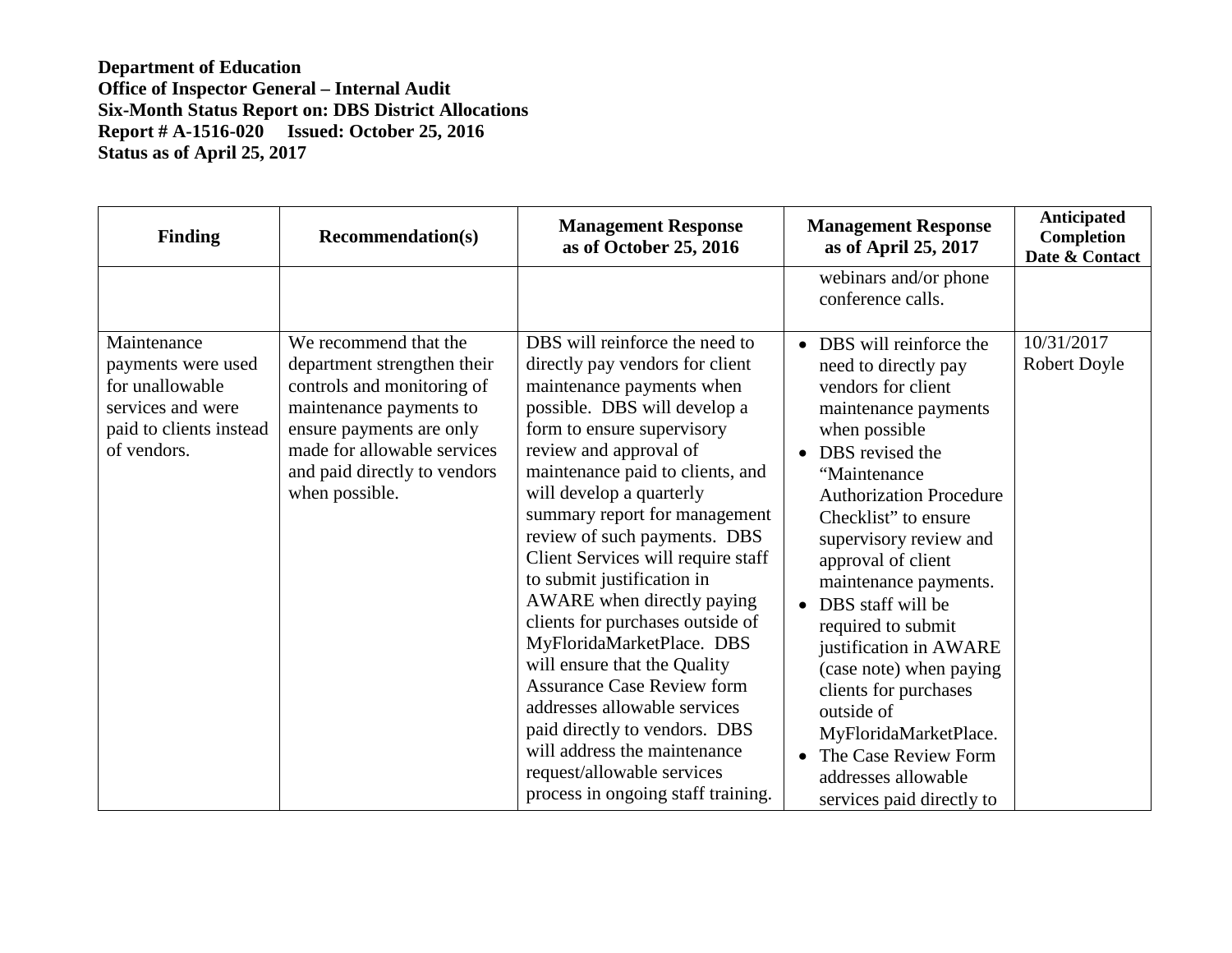| <b>Finding</b>                                                                                           | <b>Recommendation(s)</b>                                                                                                                                                                                                                                                                                                                                                                                | <b>Management Response</b><br>as of October 25, 2016                                                                                                                                                                                                                                                                                                                                                                                                            | <b>Management Response</b><br>as of April 25, 2017                                                                                                                                                                                                                                                                                                    | Anticipated<br>Completion<br>Date & Contact |
|----------------------------------------------------------------------------------------------------------|---------------------------------------------------------------------------------------------------------------------------------------------------------------------------------------------------------------------------------------------------------------------------------------------------------------------------------------------------------------------------------------------------------|-----------------------------------------------------------------------------------------------------------------------------------------------------------------------------------------------------------------------------------------------------------------------------------------------------------------------------------------------------------------------------------------------------------------------------------------------------------------|-------------------------------------------------------------------------------------------------------------------------------------------------------------------------------------------------------------------------------------------------------------------------------------------------------------------------------------------------------|---------------------------------------------|
|                                                                                                          |                                                                                                                                                                                                                                                                                                                                                                                                         |                                                                                                                                                                                                                                                                                                                                                                                                                                                                 | vendors.<br>• DBS will address the<br>maintenance<br>request/allowable<br>services process in<br>ongoing staff training.<br>Staff is informed via<br>emails, intranet updates,<br>webinars and/or phone<br>conference calls.                                                                                                                          |                                             |
| Equipment forms<br>were not completed<br>and signed when the<br>client received<br>assistive technology. | We recommend DBS ensure<br>the Client Equipment<br><b>Inventory and Receipt Form</b><br>#108 is completed and<br>signed by all parties when<br>the client receives assistive<br>technology or when DBS<br>reclaims possession in<br>accordance with the manual.<br>We also recommend that<br>DBS include the equipment<br>threshold amount in the<br>policies and procedures for<br>equipment form 108. | DBS will continue to conduct<br>random desk reviews. Targeted<br>desk and onsite reviews will be<br>made to districts with higher<br>incidences of non-compliance.<br>DBS will ensure that the Quality<br><b>Assurance Case Review Form</b><br>addresses the Client Equipment<br><b>Inventory and Receipt Form</b><br>#108. DBS will address the<br>equipment inventory and<br>documentation process<br>(AWARE) in ongoing staff<br>training by emphasizing DBS | • A schedule for targeted<br>desk and onsite reviews<br>is being developed.<br>• DBS updated the Case<br>Review Form. DBS will<br>update the Client<br><b>Equipment Inventory</b><br>and Receipt Form #108.<br>• DBS will update Policy<br>6.07 to include the<br>equipment threshold<br>amount.<br>• DBS will address the<br>equipment inventory and | 10/31/2017<br>Robert Doyle                  |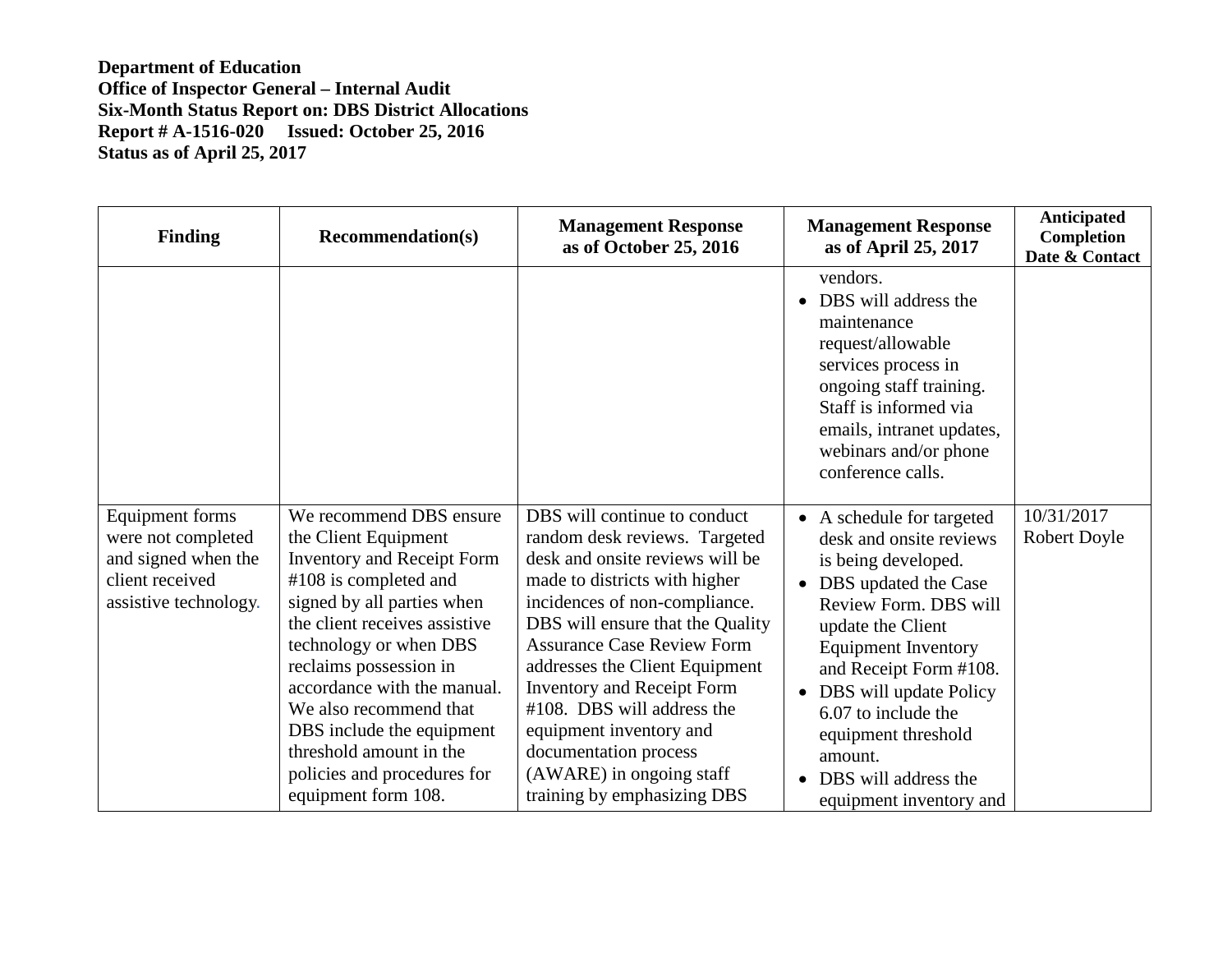| <b>Finding</b>                                                                                                      | <b>Recommendation(s)</b>                                                                                                                                                                                                                                                                                                                                                                                                                                                                         | <b>Management Response</b><br>as of October 25, 2016                                                                                                                                                                                                                                                                                                                                                                                                                                                                                                                            | <b>Management Response</b><br>as of April 25, 2017                                                                                                                                                                                                                                                                                                                                                                | Anticipated<br>Completion<br>Date & Contact |
|---------------------------------------------------------------------------------------------------------------------|--------------------------------------------------------------------------------------------------------------------------------------------------------------------------------------------------------------------------------------------------------------------------------------------------------------------------------------------------------------------------------------------------------------------------------------------------------------------------------------------------|---------------------------------------------------------------------------------------------------------------------------------------------------------------------------------------------------------------------------------------------------------------------------------------------------------------------------------------------------------------------------------------------------------------------------------------------------------------------------------------------------------------------------------------------------------------------------------|-------------------------------------------------------------------------------------------------------------------------------------------------------------------------------------------------------------------------------------------------------------------------------------------------------------------------------------------------------------------------------------------------------------------|---------------------------------------------|
|                                                                                                                     |                                                                                                                                                                                                                                                                                                                                                                                                                                                                                                  | Policy 6.07 which addresses the<br>procedures for equipment<br>purchases and threshold<br>amounts.                                                                                                                                                                                                                                                                                                                                                                                                                                                                              | documentation process<br>(AWARE) in ongoing<br>staff training. Staff is<br>informed via emails,<br>intranet updates,<br>webinars and/or phone<br>conference calls.                                                                                                                                                                                                                                                |                                             |
| Payments did not<br>include sufficient<br>documentation to<br>support the<br>authorizations and<br>payment requests | We recommend DBS<br>strengthen their policies and<br>procedures to include<br>requirements for supporting<br>documentation in the form of<br>invoices and/or receipts for<br>maintenance payments. In<br>addition, we recommend<br>DBS rehabilitation<br>specialists document their<br>verification of client receipt<br>of services in AWARE. We<br>further recommend DBS<br>perform periodic reviews to<br>ensure payments are made<br>for allowable and necessary<br>services and contain the | DBS will continue to conduct<br>random desk reviews. Targeted<br>desk and onsite reviews will be<br>made to districts with higher<br>incidences of non-compliance.<br>DBS revised its VR manual in<br>May 2016 as it applies to Client<br>Services, Policy #9.1 "Fiscal<br>Process and Procedure" to<br>include "will collect receipts<br>from clients when direct<br>maintenance is provided." DBS<br>will work to revise the current<br>maintenance policy to address<br>efficiency and accountability.<br>DBS will address the roles of the<br>Rehab Specialists and the DBS | • A schedule for targeted<br>desk and onsite reviews<br>is being developed.<br>• DBS will work to revise<br>the VR manual<br>(directing staff to add<br>supplemental<br>documentation and<br>receipts) and is revising<br>the Maintenance Policy.<br>DBS will address the<br>roles of the Rehab<br>Specialists and the DBS<br>Fiscal Office in<br>documenting and<br>verifying allowable<br>payments by providing | 10/31/2017<br>Robert Doyle                  |